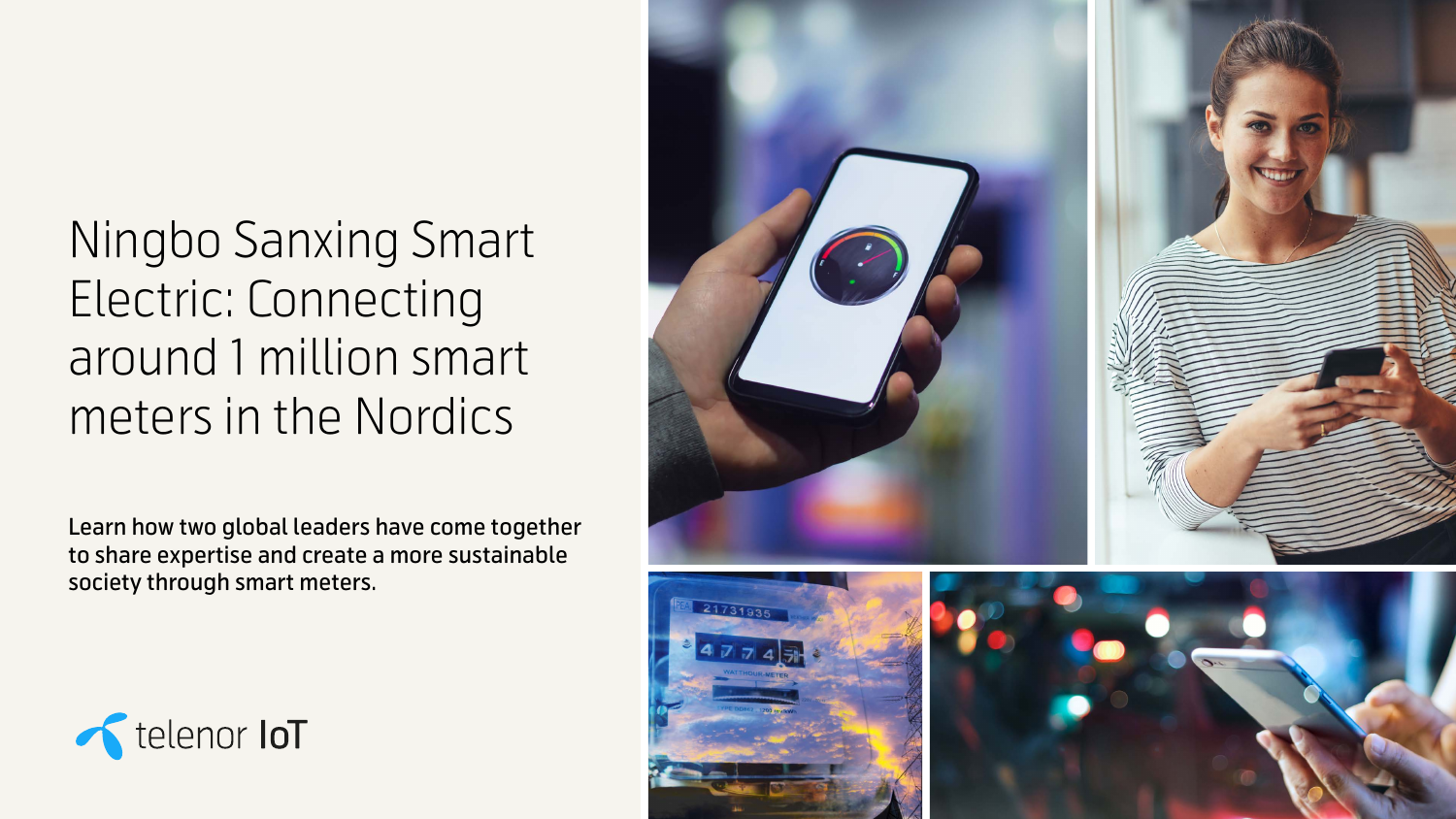# Highlights

- Telenor Connexion and Sanxing to connect 1 million smart meters in Sweden over 12 years using the latest, 5G future proof LPWA (Lower Power Wide Area) technology.
- LTE-M is the primary technology with NB-IoT as fall back to ensure coverage in challenging areas, such as remote mountainous regions or in the archipelago.
- The solution is a robust, fast and secure two-way communication to the meters.
- Scalable and flexible, the solution allows for future growth and to meet changes driven by the wider electricity market.

*Telenor Connexion has more than 20 years of experience within IoT in general and specifically a big part of their customer base within utilities. This is a large project that will run for at least 12 years. It's been important to partner with Telenor Connexion because they have proven solutions and are an experienced supplier who meet all the technical requirements and understand the utility sector.*

Jens Chan, European Regional Sales Manager at Sanxing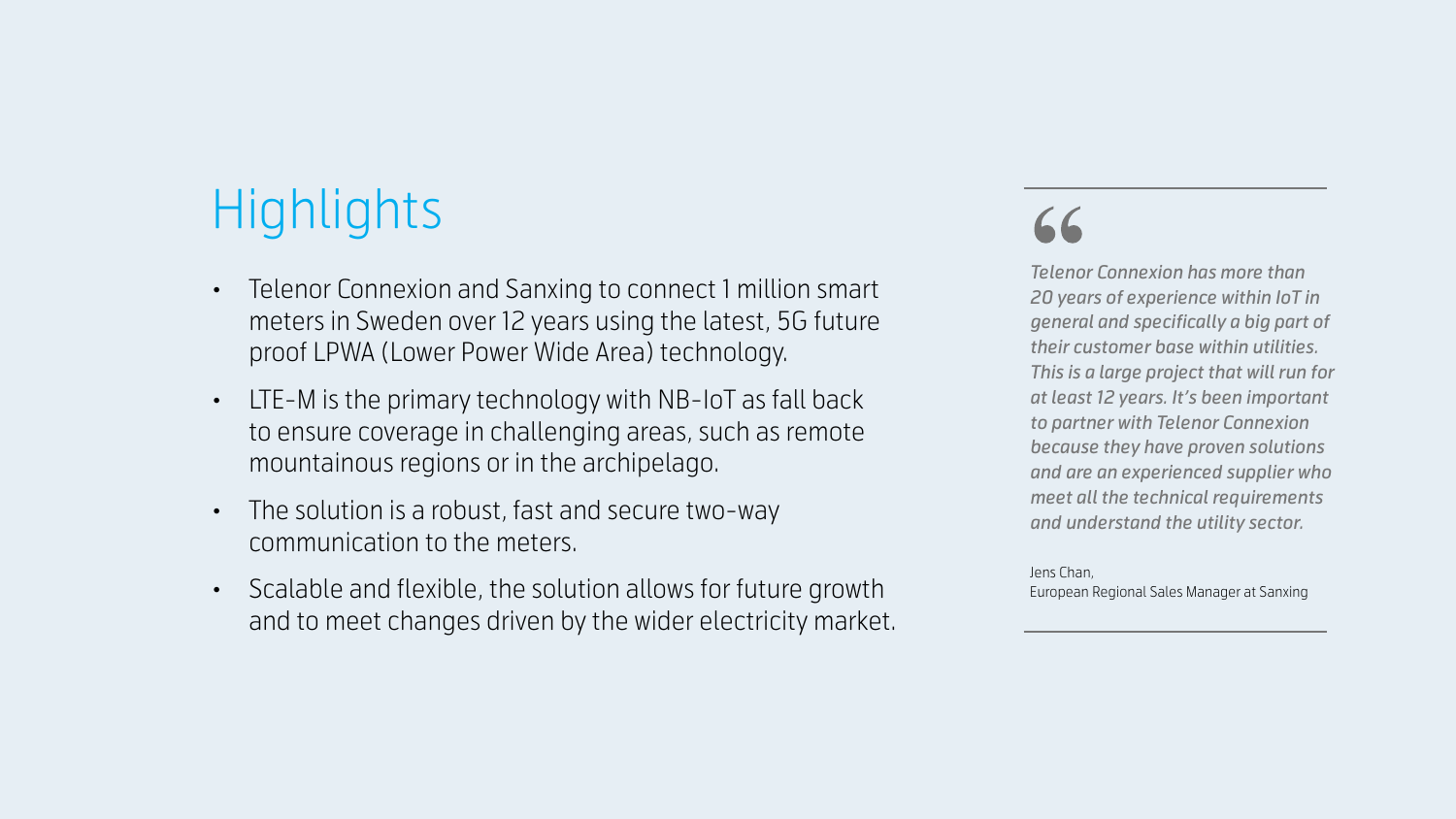### Background

Headquartered in China, Sanxing is a leading provider of intelligent power distribution and utilization systems that include smart meters, transformers, electric vehicle chargers and other power equipment solutions.

In a new strategic project that got underway during Q4 2020, a leading Scandinavian energy supplier has selected Sanxing as prime contractor for delivery of meters, head-end system, communications and system integration.

Telenor Connexion is providing communication services that connects smart meters to the central application.



### Challenge

Sweden is a large country with the bulk of its population concentrated in a few coastal cities. Outside of these areas, the population is much more dispersed.

The electricity network needs to reach industries and people based in urban environments as well as those in more remote areas. Smart meters are a key component in the Swedish grid but existing meters need to be replaced to meet the requirements of the next generation smart grid.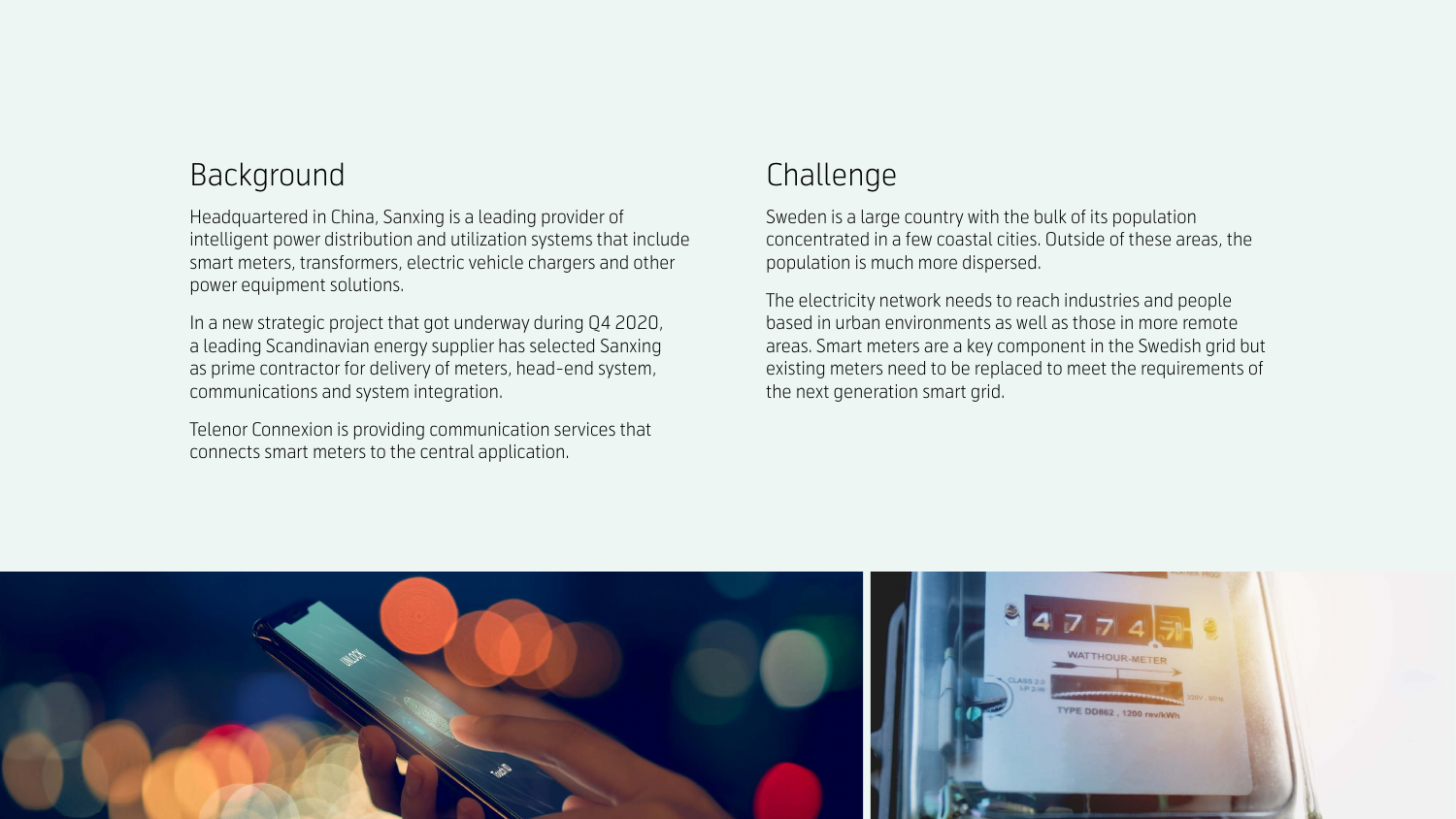## Solution

The metering solution and the meter data are strategic assets vital for complying with, for example, regulatory requirements, securing and optimizing the meter-to-cash process, and for use in relation to other areas such as unlocking new smart-grid potential for the energy suppliers business and customers and big data. To do that, the customer required a robust, fast and secure two-way communication to the meters.

> Telenor Connexion is delivering the communication services connecting the meters with the central application.

The new solution developed by Sanxing and Telenor Connexion allows for more frequent meter readings at a rate of once per minute compared to once per day in the legacy solution. It also has the bandwidth to allow for transport of much more data. In order to better balance energy production with demand and to analyze and optimize the grid, latency has been reduced to milliseconds. The new solution is also able to facilitate software

updates in order to enable introduction of new functionalities and services in the future.

Telenor Connexion signed a 12-year agreement with Sanxing to connect 1 million smart meters, on behalf of the Scandinavian energy supplier, using the latest, 5G future proof LPWA(Lower Power Wide Area) technology. The project is being carried out until the beginning of 2025.

LTE-M is the primary technology with NB-IoT as fall back to ensure coverage in challenging areas, such as remote mountainous regions or in the Swedish archipelago.

Various types of communication technologies



were evaluated. In the end, it was decided that the latest LPWA technologies are not only future proofed as part of 5G but provide the necessary bandwidth and latency to meet current requirements as well as likely future demands. In addition, it also has the benefit of being a managed service that comes with a low predictable total cost of ownership.

Rolling out close to a million meters is a complex undertaking and requires an effective supply chain with no room for costly revisits of installation sites. Telenor's global service allows for testing of the meters functionality at the production site in China before being shipped to Sweden. With communication integrated in the meters the deployment is simplified thereby reducing the complexity and time of implementation.

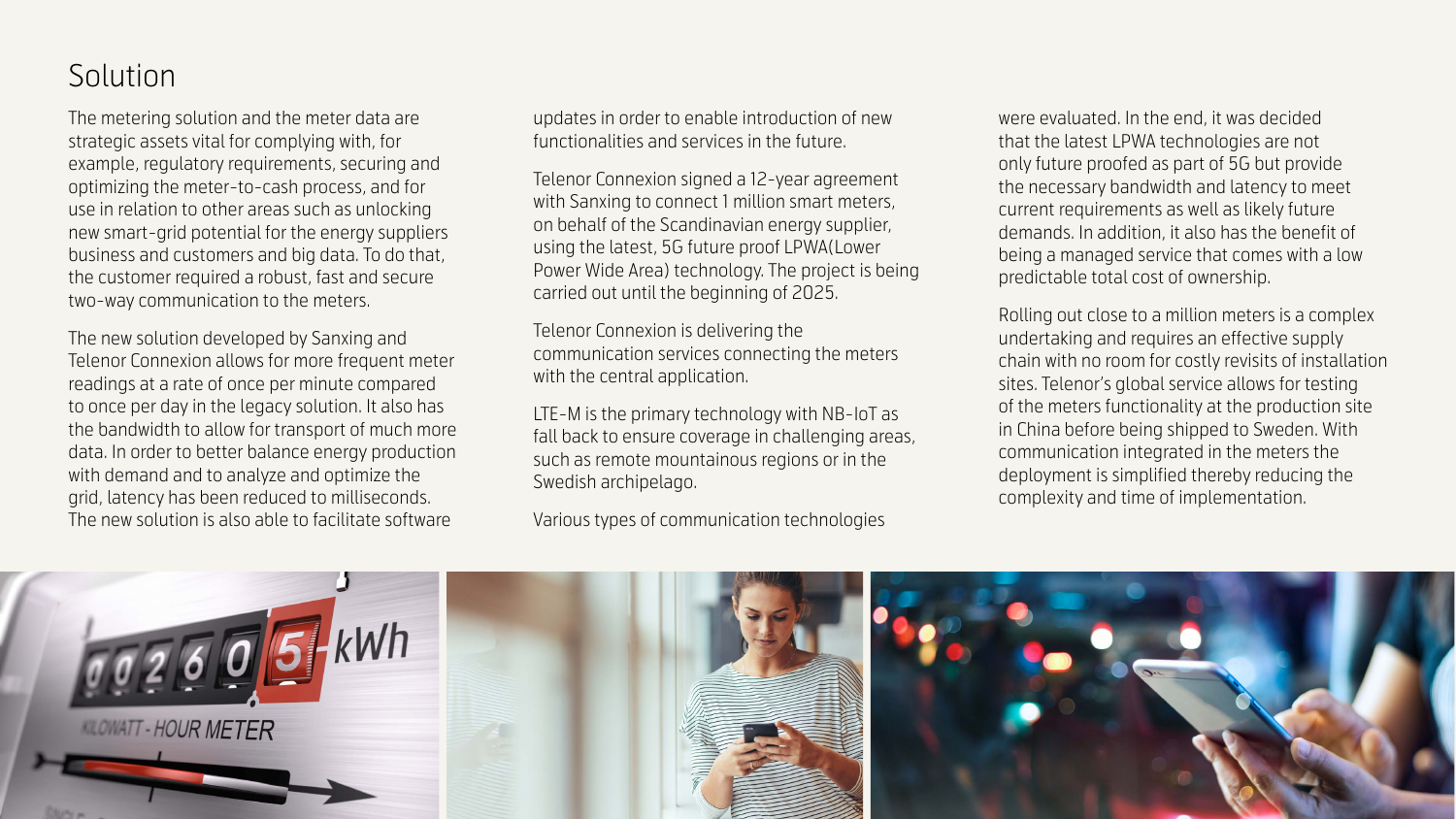## Results

With new functional requirements, the next generation of smart meters will help meet the long-term challenges related to affordable and sustainable energy supply. Another benefit of smart meters is that they also provide consumers with more detailed information about their energy consumption, thereby enabling possibilities for more flexible energy use and lower costs.

The main benefits of the Telenor/Sanxing solution is:

- A solution that is sufficiently flexible and scalable to meet potential changes driven by the wider electricity market and/or internal requirements.
- An innovative solution that accounts for key industry trends in digitalization and data driven operational practices, while maintaining a low risk profile.
- 
- 

• A solution that supports the customers digital roadmap where the new meters will be a key component in the future, such as more efficient operational data/ analytics, optimize investments, better customer service, etc. To do that, it is important to have a robust, fast and secure twoway communication to the meters.

• Scalable and capable of future growth and sufficient capacity for change in increasing volume of meter data due to both more meters and more frequent meter data collection and more parameters of meter data.

In the end, the connected meters will fulfill the aim to help end users make active choices when it comes to environmentally friendly electricity consumption for a sustainable future.



*"We at Telenor Connexion are delighted to partner up with Sanxing, a leading Smart Meter provider, to connect smart meters and play a part in the goal to provide climate-smart energy. With this deal we confirm our position as one of the industry leaders in IoT communications for the Energy sector."*

Göran Näslund,

Strategic Segment Manager, Utilities and Smart Cities at Telenor Connexion